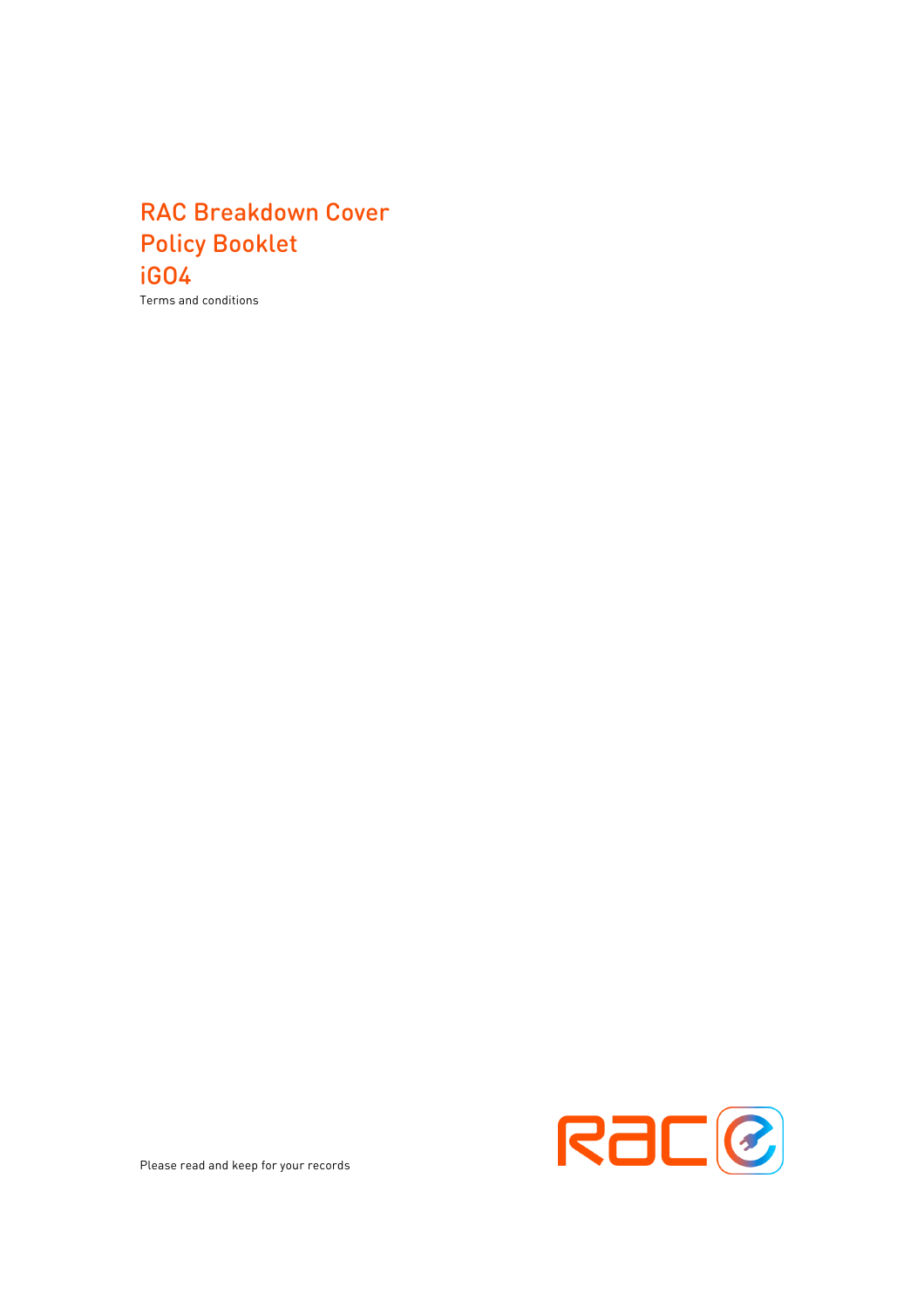# Contact information

|                                                  | Telephone                                                     | In Writing                      |
|--------------------------------------------------|---------------------------------------------------------------|---------------------------------|
| <b>Breakdown</b>                                 | 0330 159 0251                                                 |                                 |
| <b>Breakdown in Europe</b>                       |                                                               |                                 |
| Calling from Europe                              | +33 472 43 52 55*                                             |                                 |
| Calling from a French landline (freephone)       | 0800 290 112                                                  |                                 |
| Calling from the Republic of Ireland (freephone) | 1800 535 005                                                  |                                 |
| Bringing your vehicle back to the UK after a     | 0330 159 0342                                                 |                                 |
| breakdown                                        |                                                               |                                 |
| <b>Claim Form Requests</b>                       |                                                               |                                 |
| From the UK                                      | 0330 159 0337                                                 | europeanclaims@rac.co.uk        |
| From Europe                                      | +44 161 332 1040                                              | www.rac.co.uk/europeanclaimform |
| <b>Customer Services</b>                         | 01733 308235                                                  | iGO4                            |
|                                                  |                                                               | IGO4 House,                     |
|                                                  |                                                               | Staniland Way,                  |
|                                                  |                                                               | Peterborough,                   |
|                                                  |                                                               | Cambridgeshire                  |
|                                                  |                                                               | PF4 6JT                         |
|                                                  |                                                               |                                 |
|                                                  |                                                               | contact@igo4.com                |
|                                                  |                                                               |                                 |
| Hearing assistance                               | Telephone prefix 18001 to access Typetalk or text us on 07855 |                                 |
|                                                  | 828282                                                        |                                 |

# Telephone charges

Please note that we do not cover the cost of making or receiving telephone calls. Our calls may be monitored and/or recorded.

In the UK: Call charges may apply. Please check with your telephone provider. 03 numbers are charged at national call rates and usually included in inclusive minute plans. Text messages will be charged at your standard network rate.

In Europe: Roaming charges may apply when making or receiving calls, please check with your mobile phone provider for more information. It may not always be possible for us to return a call to a mobile phone.

# If the vehicle breaks down, please provide us with

- 1. Your name or policy number
- 2. The vehicle's make, model and registration number
- 3. The exact location of the vehicle the road you are on or the nearest road junction
- 4. The number of the phone you are using
- 5. The cause of the breakdown, if you know it
- 6. Identification such as a bank card or driving licence
- Your credit card if you need additional services

If you fail to make contact within 24 hours of becoming aware of the breakdown cover may be refused in relation to the breakdown.

# Remember

Please let us know if you have called us but manage to get going before we arrive. We will only provide cover if we arranged help, so please do not go directly to a garage or other recovery service, or otherwise approve action taken by you or on your behalf.

# Breakdown or is involved in a road traffic collision on a motorway in France or Mainland Europe

Motorways in France and many other European countries are privately managed. If the vehicle breaks down or is involved in a road traffic collision on a French motorway, motorway service area, or other European private motorway, you must use the roadside emergency telephones as we cannot send assistance. If the vehicle is recovered by the police or authorised motorway services, you may have to pay labour and towing charges on the spot and a standard tariff is normally applied.

We will reimburse these charges as long as the vehicle is towed to the recovery company's depot. This may also apply to other roads, so we recommend you use the emergency phones where available. If they will not send a breakdown recovery vehicle, you should contact us.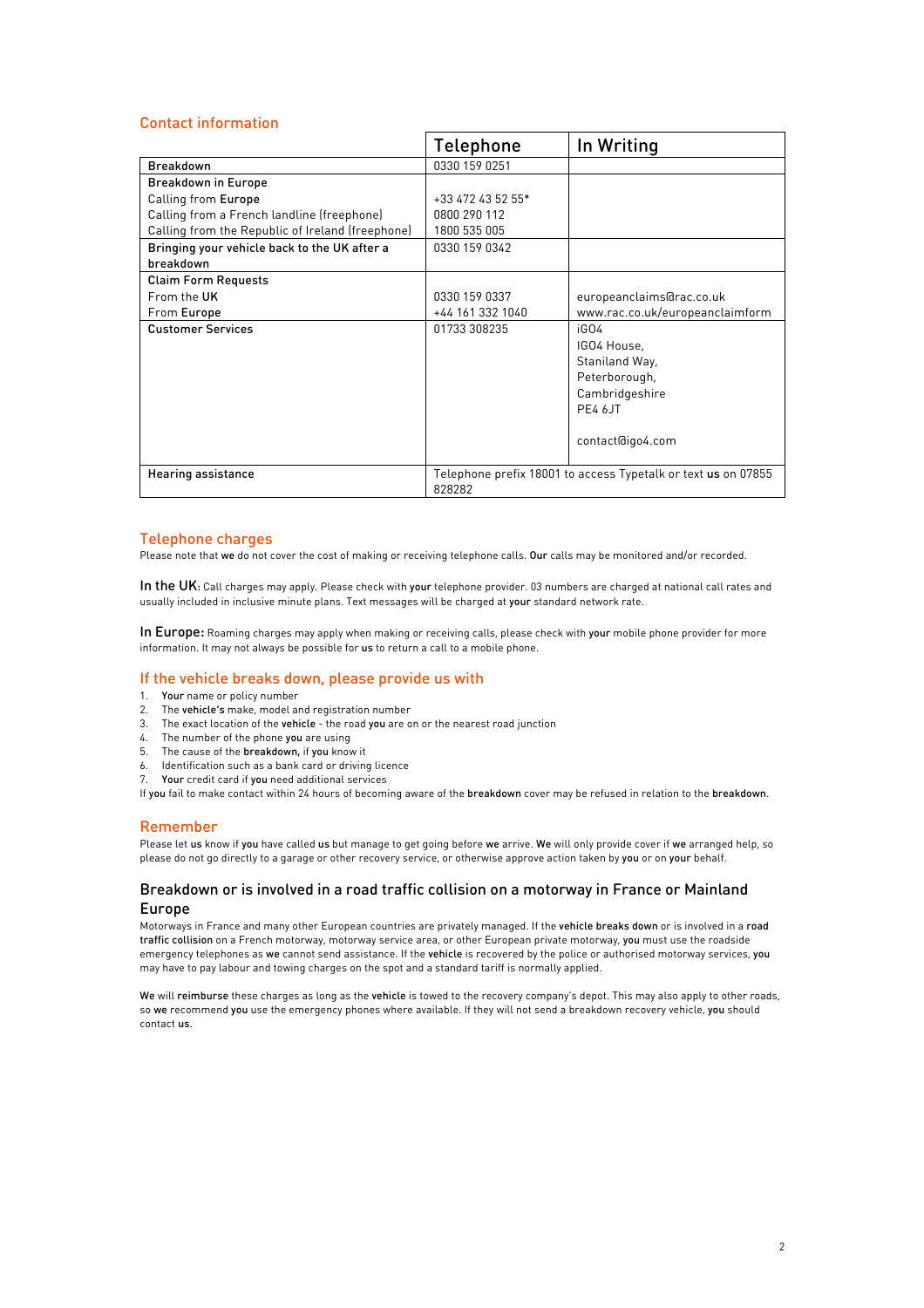# **Contents**

| Contact information                                  | 2  |
|------------------------------------------------------|----|
| Your terms and conditions                            | 4  |
| Definitions                                          | 4  |
| Important information about your RAC Breakdown Cover | 4  |
| Your Cover                                           | 5  |
| Section A. Roadside                                  | 5  |
| Section B. At Home                                   | 5  |
| Section C. Recovery                                  | 5  |
| Section D. Onward Travel                             | 6  |
| Section E. European Motoring Assistance              | 6  |
| General conditions                                   | 8  |
| <b>Additional benefits</b>                           | 9  |
| Cancellation of your RAC Breakdown Cover             | 9  |
| Misuse of RAC Breakdown Cover                        | 9  |
| Renewal of RAC Breakdown Cover                       | 9  |
| Changes to your details                              | 9  |
| Complaints                                           | 10 |
| Financial Ombudsman Service                          | 10 |
| <b>Financial Services Compensation Scheme</b>        | 10 |
| Your data                                            | 10 |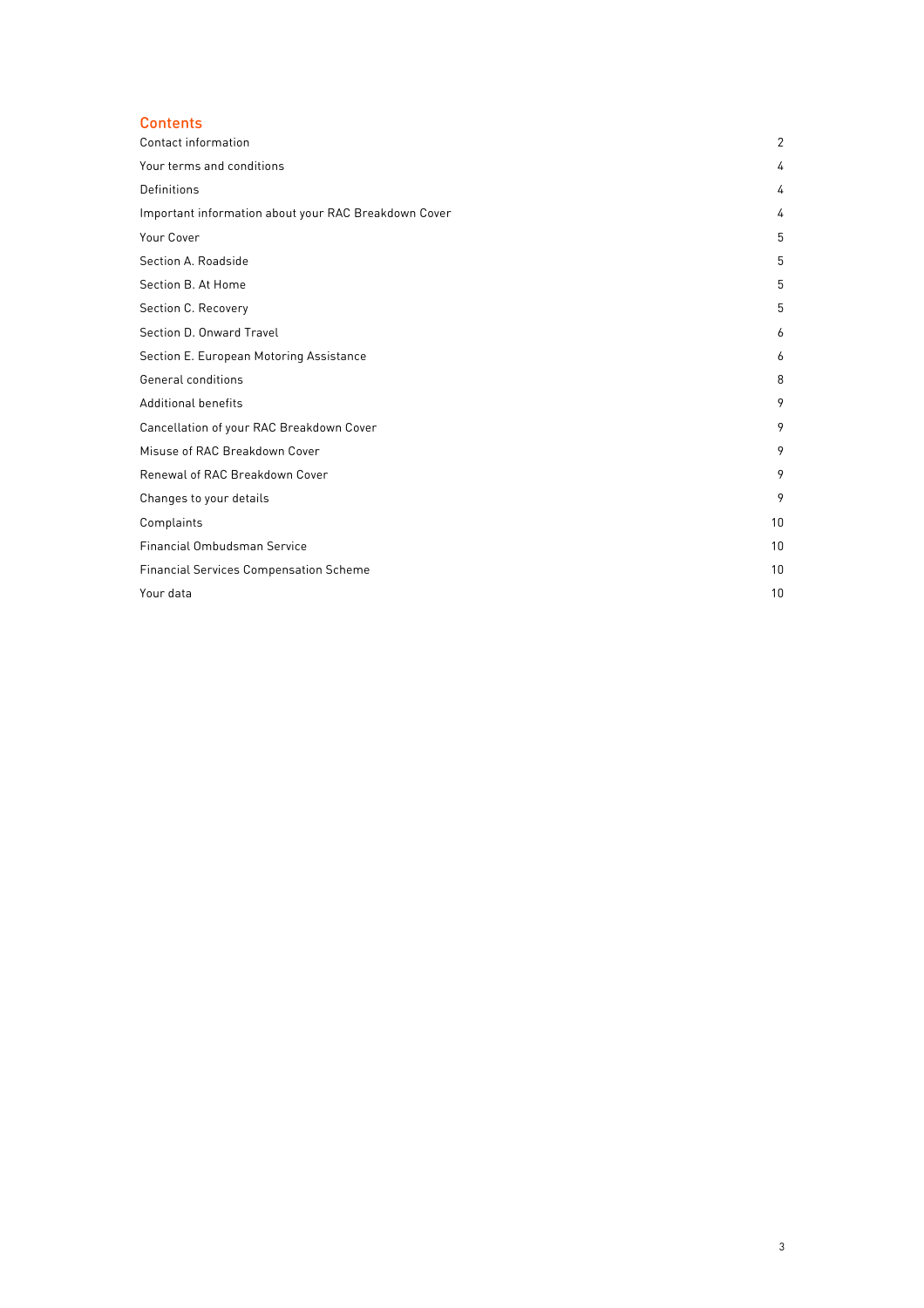# Your terms and conditions

### **Definitions**

Any words in bold appearing throughout this RAC Breakdown Cover have a specific meaning which we explain below. "beyond economical repair" means where the total cost required to repair the vehicle, including any taxes, is greater than the market value of the vehicle. If the vehicle has broken down or had a road traffic collision in Europe, the total cost required to repair the vehicle will be based on the estimate for repair provided by the service provider in the applicable country in Europe where the breakdown or road traffic collision has occurred;

"breakdown"/"breaks down"/"broken down" means an event during the policy period, that stops the vehicle from being driven because of a mechanical or electrical failure including as a result of battery failure, running out of fuel, flat tyres, but not as a result of a mis-fuel, road traffic collision, fire, flood, theft, acts of vandalism, any fault caused by actions or omissions of the driver, or any key related issue other than keys locked in the vehicle;

"caravan"/"trailer" means any caravan or trailer that is less than (a) 3.5 tonnes; (b) 7.0m (23ft) long; (c) 2.55 metres wide; and (d) 3 metres high;

"claim" means each separate request for service or benefit for cover under any section of this RAC Breakdown Cover; "driver"/"their"/"they" means you or any driver of a vehicle at the time a breakdown occurs who is authorised to be driving the vehicle and is permanently resident in the UK; "end date" means the date that this RAC Breakdown Cover expires as shown on your motor insurance policy schedule; "Europe" means the mainland countries of Albania, Andorra, Armenia, Austria, Azerbaijan, Belarus, Belgium, Bosnia Herzegovina, Bulgaria, Croatia, Cyprus (South), Czech Republic, Denmark, Estonia, Finland, France, Georgia, Germany, Gibraltar, Greece, Hungary, Iceland, Italy, Kosovo, Latvia, Liechtenstein, Lithuania, Luxembourg, Malta, Moldova, Monaco, Montenegro, Netherlands, North Macedonia, Norway, Poland, Portugal, Republic of Ireland, Romania, Russian mainland (west of Urals), San Marino, Serbia, Slovakia, Slovenia, Spain (excluding the Canary Islands, Ceuta and Melilla), Sweden, Switzerland, Turkey (in Europe) plus Uskudar, Ukraine, Vatican City and any offshore islands of the above in the Mediterranean Sea; "home" means the address in the UK where you live permanently, as shown on your motor insurance policy schedule;

"iGO4" means iGO4 Limited of IGO4 House, Staniland Way, Peterborough, Cambridgeshire PE4 6JT who arrange and administer this RAC Breakdown Cover;

"insurance product information document" means the document entitled "insurance product information document" containing important details about the vehicle this RAC Breakdown Cover is provided for;

"journey" means a trip to Europe which begins and ends on return from home during the policy period;

"market value" means the market value in the UK, as reasonably determined by us in accordance with published industry data (using Glass's Guide or other appropriate trade vehicle valuation guide(s)), of a vehicle based upon a vehicle of the equivalent age, make, recorded mileage and model as the vehicle;

"motor insurance policy schedule" means the document entitled "policy schedule" containing important details about this RAC Breakdown Cover;

"passengers" means the driver and up to the number of passengers allowed as shown in the Vehicle Registration Document travelling in the vehicle;

"planned departure date" means the date when you intend to begin your journey. We may ask for proof of this; "policy period" means the length of time for which your RAC Breakdown Cover is in force as shown on your motor insurance policy schedule;

"policy year" means the policy period, from the start date;

### "RAC"/"we"/"us"/"our"

- 1. For Sections A, B and C means RAC Motoring Services;
- 2. For Sections D and E means RAC Insurance Limited;
- 3. For Your data means RAC Motoring Services and RAC Insurance Limited:
- 4. For Additional services means RAC Motoring Services; and
- 5. In each case any person employed or engaged to provide certain services on their behalf;

"RAC Breakdown Cover" means this RAC Breakdown policy that is subject to the terms and conditions together with the insurance product information document & motor insurance policy schedule;

"reimburse"/"reimbursement" means reimbursement by us under the reimbursement process;

"road traffic collision" means

- 1. for the purpose of Section E only, a traffic collision in Europe that immobilises the vehicle; and
- 2. for all other sections, means a traffic collision involving a vehicle within the UK;

"specialist equipment" means resource or equipment that is not normally required by us to complete repairs and recoveries, for example a crane, tractor or winching and specialist lifting equipment;

"start date" means the date that this RAC Breakdown Cover begins, or renews, as shown on your motor insurance policy schedule;

"UK" means England, Scotland, Wales, Northern Ireland, and for the purpose of this RAC Breakdown Cover includes the Channel Islands and the Isle of Man;

"vehicle" means the UK registered vehicle as shown on your motor insurance policy schedule and that complies with the following specifications:

- 1. it is either a car, light van or motorhome that is less than (a) 3.5 tonnes; (b) 6.4m (21ft) long including a tow bar; and (c) 2.55 metres wide; or
- 2. for Section E it is either a car, light van or motorhome that is less than (a) 3.5 tonnes; (b)7m (23ft) long including a tow bar; and (c) 2.55 metres wide;
- 3. it is a motorcycles over 49cc and is not a mobility scooter

"you"/"your" means the person, as shown on your motor insurance policy schedule taking out the RAC Breakdown Cover and that in respect of an individual resident in the UK or, in respect of a business, has its registered office/address in the UK.

# Important information about your RAC Breakdown Cover

• This RAC Breakdown Cover is intended to offer services relating to the breakdown of vehicles. Based on the information provided this RAC Breakdown Cover meets the demands and needs of those who wish to ensure the risk of the breakdown of vehicles is met now and in the future, and where additional cover is chosen, that certain additional risks relating to the breakdown of vehicles are met. • Some sections of cover are optional. The ones you have chosen are listed on your insurance product informatino document. Please make sure this is correct.

• There are general conditions that apply to all sections. There are also specific conditions that are set out in each section that apply to each section. You must meet all of these conditions.

• All requests for service must be made directly to us.

### Your RAC Breakdown Cover consists of:

- 1. A Breakdown Policy one or more contracts depending on the type of cover:
	- a) RAC Motoring Services provides cover for Sections A, B and C; and
	- b) RAC Insurance Limited provides insurance for all other Sections.

A premium is payable for these contracts which will be made clear to you in advance of purchase.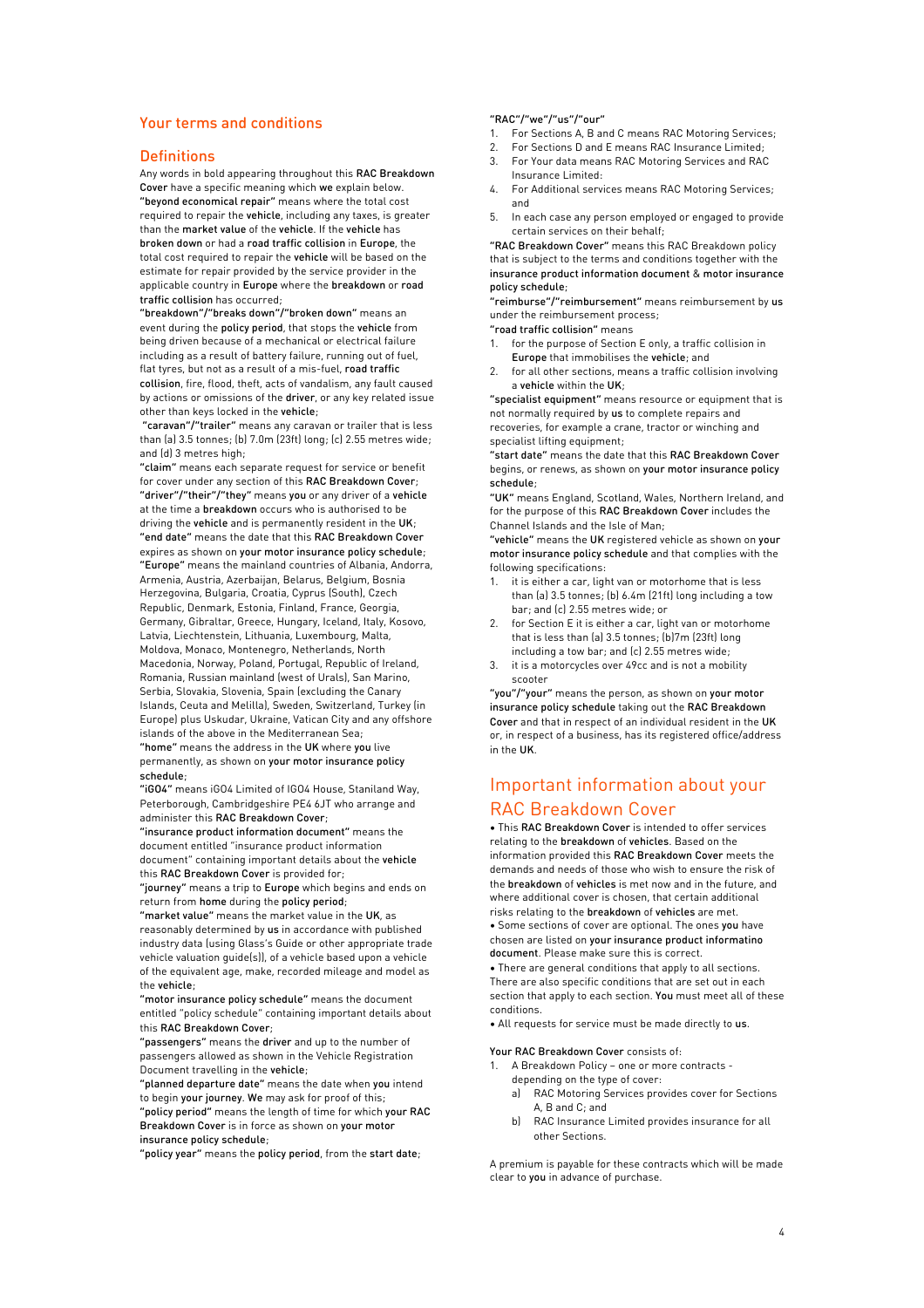2. An insurance product information document - detailing the type of cover you have, the level of cover chosen. The email you receive from iGO4 will detail the premium and any other charges payable. These will be made clear in advance of purchase, and provided to you by iGO4 following purchase.

# Policy type

This RAC Breakdown Cover covers the vehicle shown on your motor insurance policy schedule and if registered at your home address. The vehicle is covered whoever is driving.

# Policy period

The RAC Breakdown Cover will start on the start date and end after the end date as shown on your motor insurance product information document.

# Limits of cover

Cover under this RAC Breakdown Cover is subject to limits on:

- 1. When a claim can be made:
	- a) no claim is permitted under section A if the breakdown occurred prior to purchasing this RAC Breakdown Cover;
	- b) no claim is permitted under sections B to E within 24 hours of the initial start date of the RAC Breakdown Cover, nor within 24 hours of any upgrade to an upgraded section;
	- c) in order to make a claim under Section C (Recovery) we must have first attended under Section A (Roadside); and
	- in order to make a claim under Section D, we must have first attended under Section A (Roadside) or B (At Home).
- 2. The number of claims that can be made per policy year whether under a particular section, or as a whole, one claim means one request for service or benefit for cover under any section of this RAC Breakdown Cover, regardless of who makes the claim;
- 3. The amount that is covered for certain types of claim or for certain sections, as set out in this RAC Breakdown Cover.

# Reimbursement

Under some sections, you may need to pay for the service up front and claim this back from us. To do so, please visit www.rac.co.uk/reimbursementclaimform. If you have any queries please contact Breakdown Customer care on 0330 159 0337. Please send your completed claim form with proof of payment (such as a receipt) to Customer Services. We may ask you to supply original documents.

### Hire car terms

Certain sections of this RAC Breakdown Cover include the supply of a hire car. Where a hire car is available as a covered benefit, the following terms apply:

### Covered

Up to 2 consecutive days or until the vehicle has been fixed if sooner.

- 1. In theUK, we will arrange and pay for the hire cost of a replacement car for up to two consecutive days or until the vehicle has been repaired. Any replacement vehicle will be limited to a small hatchback;
- 2. In Europe, we will arrange and pay for the hire cost of a replacement car for up to 14 consecutive days or until the vehicle has been repaired if sooner. Any replacement vehicle will be limited to a small hatchback;
- 3. If you are not eligible for a hire car arranged by us for any reason, such as you do not meet the hire car provider's terms (e.g. you have points on your licence), and you choose to hire a car yourself, let us know before you hire a car, and then provided we have agreed the cost, we will reimburse you up to £35 per day;

4. Where we arrange a hire car we will pay the insurance and collision damage waiver (this covers the cost of damage but you would still need to pay the excess).

# Not covered

- 1. We will not provide any specific car type, model or accessories, including tow bars.
- 2. Any cost of:
	- a) delivery and collection of the car hire and any fuel used;
	- b) fuel while using the car hire; or
	- c) any insurance excess and additional costs.

# Your Cover

# Section A. Roadside RAC Breakdown Cover includes cover for Roadside.

# Covered

If the vehicle breaks down within the UK more than a quarter of a mile from your home, we will:

- Send help to repair the vehicle at the roadside. This could be a permanent or temporary repair; or
- 2. If we are unable to repair the vehicle at the roadside, we will recover the vehicle and passengers to a destination chosen by the driver up to a maximum of 10 miles from the breakdown;
- 3. If we recover the vehicle to a garage, we will reimburse you for taxi costs for passengers to continue the journey to a single destination within 20 miles.

# Not covered

- 1. The cost of any parts or **specialist equipment**;<br>2. The fitting of parts, including batteries, supplies
- The fitting of parts, including batteries, supplied by anyone other than us;
- Any breakdown resulting from a fault that we have previously attended and:
	- a) the original fault has not been properly repaired; or b) our advice after a temporary repair has not been followed;
- 4. Recovery for caravans or trailers if the caravan or trailer breaks down.

# Section B. At Home

Please refer to your insurance product information document which sets out whether this RAC Breakdown Cover includes cover for At Home.

# Covered

We will provide the same cover as the "Covered" part of Section A (Roadside) if the vehicle breaks down at, or within a quarter of a mile of, your home.

### Not covered

Please see the "Not covered" part of Section A (Roadside), which also applies here.

# Section C. Recovery

Please refer to your insurance product information document which sets out whether this RAC Breakdown Cover includes cover for Recovery.

# Covered

If we are unable to repair the vehicle under Section A (Roadside), we will recover the vehicle and passengers, along with any caravan or trailer attached to it, from the breakdown location to a single destination chosen by the driver within the UK. For long distances we may use more than one recovery vehicle.

Please note: recovery must be arranged with us while we are at the scene.

### Not covered

Please see the "Not covered" part of Section A (Roadside), which also applies here;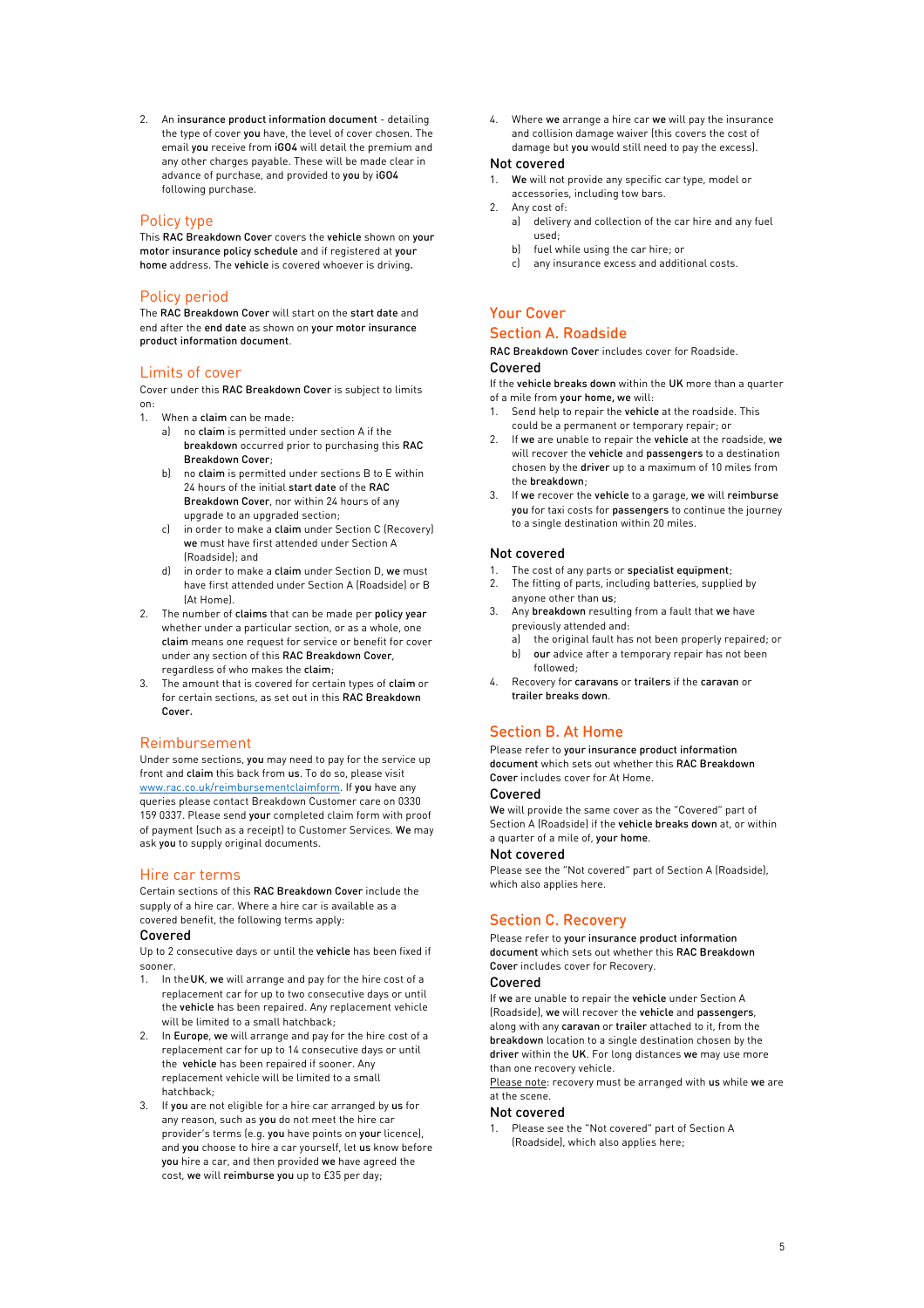- 2. Tyre faults where the vehicle is not carrying a serviceable spare tyre, the tyre repair equipment provided by the vehicle's manufacturer or a locking wheel nut key;
- 3. A second recovery owing to the intended original destination being closed or inaccessible.

# Section D. Onward Travel

Please refer to your insurance product information document which sets out whether this RAC Breakdown Cover includes cover for Onward Travel.

If we attend a breakdown under Sections A (Roadside) or B (At Home), and cannot fix the vehicle on the same day, we will help the driver by making arrangements to allow the continuation of the journey. The driver can choose one of the following options, subject to availability:

- 1. Hire car;
- 2. Alternative transport; or
- 3. Overnight accommodation.

# 1. Hire car

# Covered

Please see Hire car terms. Hire Cars must be arranged with us within 24 hours of the time of breakdown.

# 2. Alternative transport

# Covered

If the driver would prefer to continue the journey by air, rail, taxi or public transport, we will reimburse you for a standard class ticket up to £150 per person or £500 for the whole party, whichever is less.

# 3. Overnight accommodation Covered

The driver may decide that waiting for the vehicle to be fixed is best. We will arrange one night's bed and breakfast accommodation, up to a value of £150 per person or £500 for the whole party, whichever is less.

# 4. Assistance in a medical emergency Covered

We will also help if the driver or one of the passengers suddenly or unexpectedly falls ill or is injured and needs medical help before the end of the journey. We will help to:

- 1. book one night's bed and breakfast accommodation for the driver and passengers if the hospital is more than 20 miles from home. We will reimburse you up to £150 per person or £500 for the whole party; and
- arrange to get the patient home or to a local hospital as soon as they are fit to travel.

# Not covered

We will not assist the driver where they or one of the passengers is taken ill during a journey to or from a doctor's surgery or hospital, including planned doctor or hospital appointments or emergencies.

# Section E. European Motoring Assistance

Please refer to your insurance product information document which sets out whether this RAC Breakdown Cover includes cover for European Motoring Assistance.

# Limits of cover

The cover under Section E is subject to an aggregate overall limit of £2,500 per claim and 3 claims per policy year, limited to 1 claim per journey and is subject to the further limits of cover in respect of each type of cover. Each journey is limited to a maximum of 90 days.

# Section E1: Onward travel in the UK

# Covered

If we attend a breakdown under Section A (or C) and cannot fix the vehicle by your planned departure date and you are within 24 hours of your planned departure date we will arrange a hire car for the continuation of your journey for up to 14 consecutive days in total.

### Not covered

Requests following a road traffic collision.

# Section E2: Roadside assistance in Europe Covered

If the vehicle breaks down or is involved in a road traffic collision in Europe during a journey, we will send help to either:

- 1. Repair the vehicle at the roadside. This could be a permanent or temporary repair; or
- 2. If we are unable to repair the vehicle at the roadside, we will:
	- a) recover the vehicle and passengers to a local garage for fault diagnosis on the vehicle;
	- b) pay for the initial fault diagnosis to find the next course of action;
	- c) contribute towards the garage labour charges up to £150 when the vehicle can be repaired on the same day;
	- d) help you purchase replacement parts if they cannot be found locally, and pay for them to be delivered; and
	- e) we will also relay any urgent messages from the driver to a contact of their choice.

# Not covered

- 1. Repair costs, including garage labour charges: a) If the breakdown was due to mis-fuelling or a flat
	- tyre; b) if the vehicle was in a road traffic collision; or
	- c) if the vehicle repair costs will be more than its
- market value. 3. Recovery of the vehicle is the breakdown was due to keys being locked in the vehicle or any costs if damage
	- is caused to the vehicle whilst attempting to get them out; or
- 2. The costs of any parts.

Please note: By claiming under this section you are authorising us and the garage to undertake fault diagnosis.

# Section E3: Onward travel in Europe

### Covered

If the vehicle has a break down or is involved in a road traffic collision during a journey in Europe and we establish that the repairs cannot be completed within 12 hours, we will help the driver by making arrangements for the passengers to continue the journey. The driver can choose either:

- 1. Alternative transport; or
- 2. Additional accommodation expenses.
- 1. Alternative transport

# Covered

- 1. A hire car as a replacement until the vehicle has been fixed for up to 14 consecutive days; or
- 2. A standard class ticket up to £125 per passenger per day and £1,500 in total for travel by air, rail, taxi or public transport.

# 2. Additional accommodation expenses Covered

We will arrange and pay for additional accommodation expenses if you are unable to use your pre-arranged accommodation up to £30 per passenger per day up to a maximum of £500 for all passengers.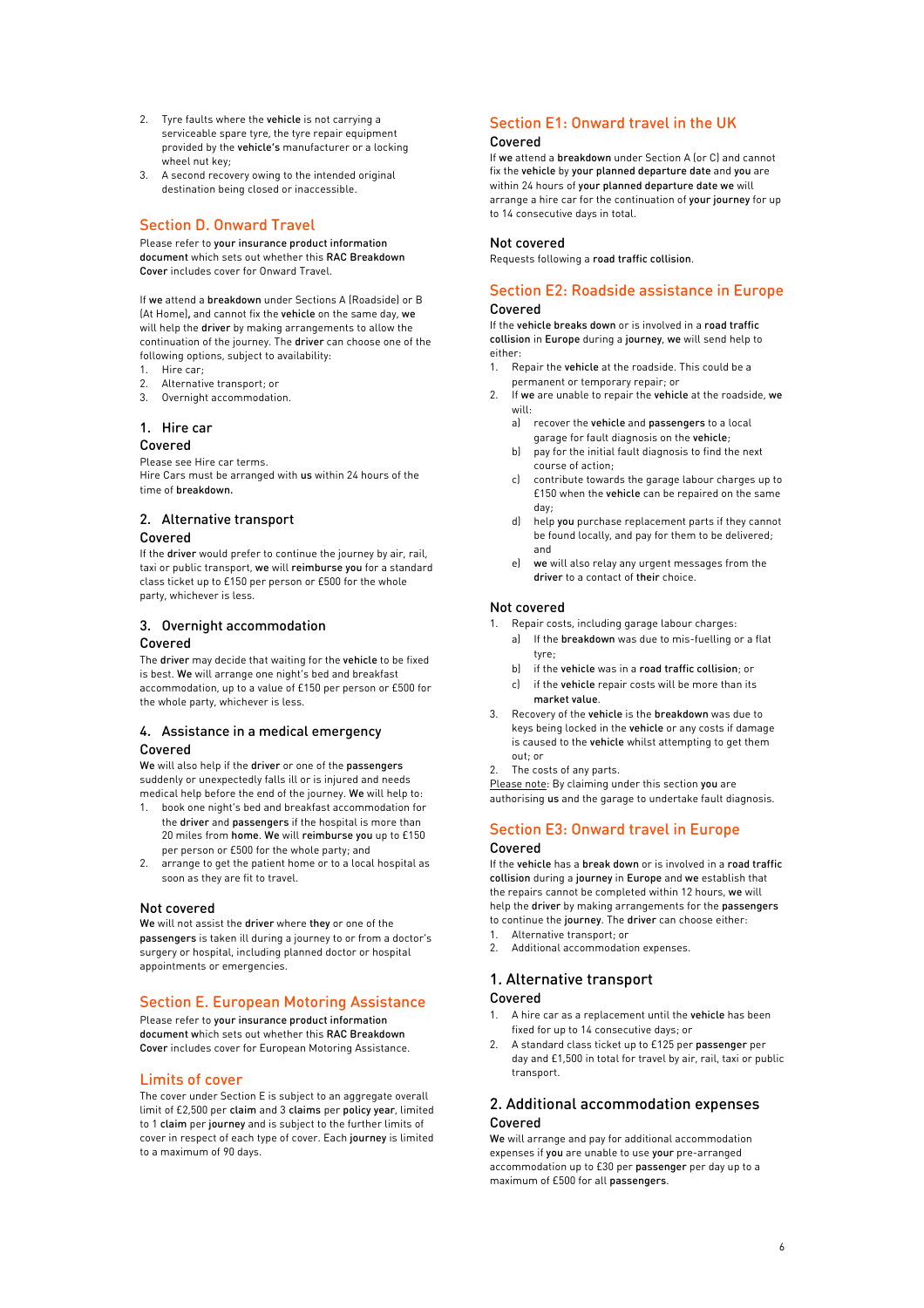# Not covered

Accommodation where the driver has suitable alternative accommodation that can be used. Cover under this section will stop once:

- 1. The vehicle has been repaired to a roadworthy condition; or
- 2. The decision to bring the vehicle home is made by us or your motor insurer; or
- Once we establish that the repair costs to the vehicle exceed its market value.

Once the driver is notified of cover ending, if they have a hire car, it must be returned to the place agreed with us within 24 hours. The driver can keep the hire car for longer if you agree this with us first and pay for it.

# Getting your passengers home

We will provide alternative transport as above to get the passengers back home if:

1. The vehicle is brought back home under Section E4; or

2. Once we establish that the repair costs to the vehicle exceed its market value under Section E4.

# Section E4: Getting your vehicle home Covered

If we attend a breakdown or road traffic collision in Europe under Section E2 and the vehicle cannot be repaired before the drivers planned return to the UK, we will arrange and pay for:

- 1. Recovery of the vehicle to a single destination of the drivers choice within the UK; and
- 2. Storage charges for the vehicle whilst awaiting the vehicle to be returned to the UK; or
- 3. If the vehicle is repaired in Europe, the cost of one person to travel to collect the vehicle by standard class rail or air fare and public transport up to £600 and a contribution towards room only accommodation up to £30 per day;
- 4. If the cost of repairing the vehicle is greater than its market value as a result of a breakdown and it has to be disposed of abroad under Customs supervision, we will pay the cost of the import duty;
- 5. Reimbursement for a hire car in the UK once we have brought the passengers home under Section E3 until the vehicle is brought back to the UK, up to two consecutive days in total;

We will take the passengers in the vehicle home under Section E3 (Onward travel in Europe).

It is our decision whether to get the broken down vehicle home or have it repaired locally. We will follow your motor insurer's decision whether to get the vehicle home or have it repaired locally following a road traffic collision covered by your motor insurance.

# Not covered

- 1. Any costs:
	- a) if the vehicle is beyond economical repair;
	- b) covered under your motor insurance:
	- c) relating to storage once you have been notified that the vehicle is ready to collect; and
	- d) relating to any costs incurred as a result of actions or omissions of your motor insurers;
- 2. We will not take the vehicle back home if:
	- a) the vehicle is roadworthy; or
	- b) a customs officer or other official finds any contents in the vehicle that are not legal in that country;
- 3. Any import duties not relating to the vehicle, for example relating to items carried in the vehicle;
- 4. We will not cover the costs of fuel, insurance or meals; or

5. We will only cover costs under this section up to the market value, so if you want us to bring the vehicle home and the costs of bringing the vehicle home exceed this amount you will need to pay any costs above this amount before we make arrangements.

### Important

- Following our authorisation, it can take up to 14 working days for the vehicle to be delivered back to the UK. At busy times and from some countries it may take longer.
- If we do not bring the vehicle back to the UK, you will have 10 weeks in which to advise us of how you wish to recover or dispose of it. If you do not contact us within 10 weeks we will dispose of it at your cost.

# Section E5: Vehicle break-in emergency repairs

Before claiming under this section the break-in must be reported to the police within 24 hours in order to obtain a written report.

# Covered

If the vehicle suffers damage to windows, windscreens or locks caused by forcible entry or attempted forcible entry, although this is not a breakdown we will reimburse you, up to £175 for:

- 1. immediate emergency costs incurred in order to continue the journey: or
- the costs of recovering the vehicle to a local repairer to ensure the vehicle is secure and roadworthy.

# Not covered

- 1. The cost of any parts; or
- 2. Any benefits under any other section of this RAC Breakdown Cover.

# Section E6: Replacement driver

### Covered

Although this is not covered as a breakdown under this RAC Breakdown Cover, if the driver suddenly or unexpectedly falls ill or is injured during the journey in Europe, meaning they are unable to drive, we will provide a replacement driver to allow the journey to continue or return home. We will require written confirmation from the treating hospital or medical expert that the driver is unable to drive.

# Not covered

- 1. If there is another qualified driver who is a passenger and who is fit and legally able to drive the vehicle.
- 2. Any benefits under any other section of this RAC Breakdown Cover.

# General conditions for Section E

- 1. We will not cover any claim for any repairs to a vehicle which are not essential in order to continue the journey;
- 2. Any claim which the driver could make under any other insurance policy. If the value of the claim is more than the amount which can be recovered under another policy we may pay the difference, subject to the limits as set out in this RAC Breakdown Cover:
- 3. You must make sure the vehicle meets all relevant laws of the countries visited during a journey;
- How the exchange rate is calculated:
	- a) Any costs incurred directly by us in a currency other than GBP will be converted to GBP at the exchange rate used at the time;
	- Costs incurred by you in a currency other than GBP which are recoverable will be converted to GBP either:
		- i. at the exchange rate used by your credit or debit provider; or
		- at the exchange rate used by us when your claim form is received if you paid in cash;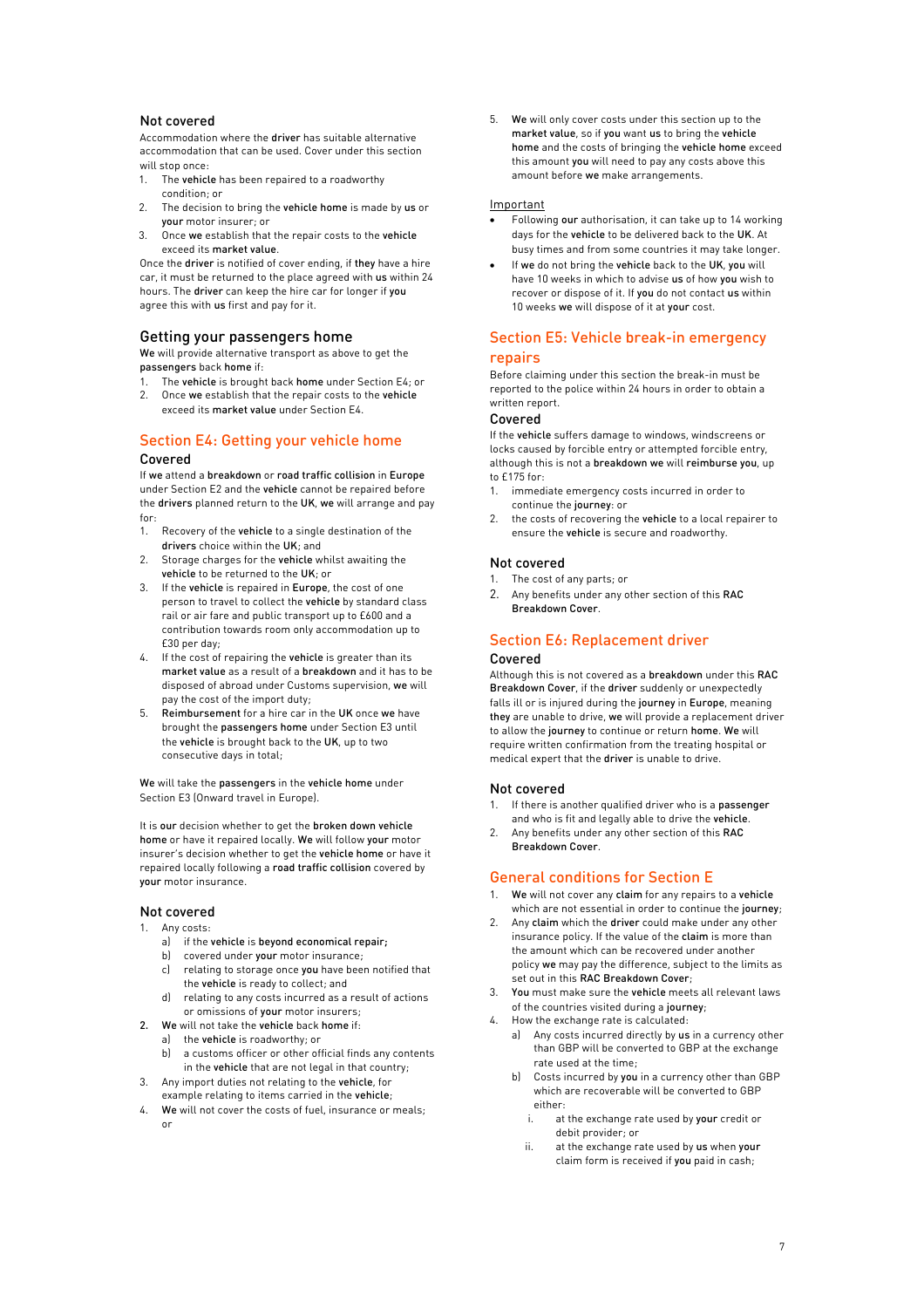- 5. When a hire car, taxi, hotel or similar benefit is arranged under this RAC Breakdown Cover, we will always try to find a suitable option that is available at the time, however:
	- a) we are not responsible for the quality or service of each individual hotel, train or taxi booked; and
	- b) for hire cars, whilst reputable companies are used, we are unable to and cannot be responsible for checking the condition of each vehicle or the quality of service provided by each company;
- 6. If, following a breakdown, the vehicle needs to be repaired, you must not delay or refuse repairs whilst you are in Europe. If you do, and in our reasonable opinion that would lead to additional costs being incurred, we reserve the right to refuse to provide cover under section E3 (Onward travel in Europe) or section E4 (Getting your vehicle home);
- 7. If the breakdown or road traffic collision is caused by flooding brought about by adverse weather we will only arrange for the vehicle to be taken to a local repairer. All further service will be an additional cost paid by you, or must be referred to the vehicle's motor insurer;
- 8. This RAC Breakdown Cover does not cover:
	- a) vehicle storage charges, other than under Section  $FA.$
	- b) claims if you are not carrying a serviceable spare tyre, the tyre repair equipment provided by the manufacturer or a locking wheel nut key;
	- c) the hire of minibuses, motorhomes, motorcycles, caravans, trailers or vans;
	- d) overloading of a vehicle under the laws in any country in which the vehicle is travelling;
	- e) breakdowns or road traffic collisions caused by running out of oil or water, frost damage or rust or corrosion.

# General conditions

The following conditions apply to all sections of this RAC Breakdown Cover. If you do not comply we can refuse cover and/or cancel your RAC Breakdown Cover.

- 1. You must pay your premium.
- 2. You must request services directly from us, as we will only provide cover if we make arrangements to help you.
- 3. Where the breakdown is caused by a component failure this must stop the vehicle from working, so for example an air-conditioning failure in itself does not constitute a breakdown, and the illumination of a warning light does not always constitute a breakdown. If it does not, you will need to take the vehicle to a place of repair and your RAC Breakdown Cover will not cover this.
- 4. We will not cover any claim where the vehicle is already at a garage or other place of repair.
- 5. Where we deem, acting reasonably, that you requested service to avoid the cost of repairing the vehicle, or to correct an attempted repair by someone else, we will not provide cover.
- 6. A driver must be with the vehicle when we attend.
- 7. You are responsible at all times for the care of your personal belongings, valuables, luggage and goods in or on a vehicle. We will not be responsible for any loss of or damage to them.
- 8. Where we recover passengers under the age of 16, they must be accompanied by an adult.
- We will not allow animals in our vehicles, except quide dogs. Any animals can remain in the vehicle at the driver's own risk. We will not be liable for any injury to animals, or damage caused by them. We will not transport any livestock. We will not be responsible for any costs relating to animals.
- 10. The vehicle must not carry more passengers than the number stated in the vehicle's registration document. Each passenger must have a separate fixed seat fitted to the manufacturer's specification and any child must occupy a properly fitted child seat, where required.
- 11. Where we provide a repair to the vehicle, whilst we are responsible for that repair, this does not mean that we are confirming the legal and roadworthy condition of the vehicle. This remains your responsibility.
- 12. We will not be responsible for any losses that may incur following a breakdown that are not expressly covered by this RAC Breakdown Cover. For example, we will not pay for any loss of earnings or missed appointments.
- 13. We do not guarantee that recovery to any garage will be during opening hours, or that repairs can start immediately. Whilst we will try to check that the garage will undertake the type of repairs required, we cannot guarantee this. We will not take responsibility for repairs carried out at any garage and the contract for such repairs will be between you and the garage / repairer.
- 14. During extreme weather, riots, war, civil unrest, industrial disputes or any other event, our services can be interrupted. We will resume our service to you as soon as we can in these circumstances.
- 15. The cost of the following is not covered by this RAC Breakdown Cover:
	- a) ferry charges for the vehicle and our vehicle;
	- b) spare tyres and wheels and repairing or sourcing them; or
	- c) recovery by someone other than us even if this is requested by the emergency services. We will only provide recovery once instructed to do so by the emergency services.
- 16. In handling any claim there may be more than one option available to the driver under this RAC Breakdown Cover. We will decide which is the most appropriate option based on our expertise in breakdown situations. In doing so we will act in consultation with the driver, and act reasonably at all times.
- 17. This RAC Breakdown Cover does not cover:
	- a) routine servicing, maintenance or assembly of the vehicle;
	- b) caravan or trailers, except as described under Section A;
	- c) use of the vehicle for public or private hire, the carriage of goods for hire and reward, demonstration purposes or carrying trade plates;
	- d) breakdowns resulting from activities that are not subject to the normal rules of the road for example rallies, stock car racing, use of the Nürburgring or other formal or informal race events;
	- e) breakdowns that occur off the public highway to which the driver or we have no legal access;
	- f) the vehicle if it is not legally taxed, insured and holding a valid MOT which is required by law or is not being used in line with the manufacturer's guidelines;
	- g) vehicles that are not in a roadworthy condition. If we consider, acting reasonably, that the vehicle is not in a legal or roadworthy condition, we can refuse to provide service. If you can demonstrate that the vehicle is roadworthy we will provide service;
	- h) any claim that is or may be affected by the influence of alcohol or drugs;
	- any **breakdown** that is caused by or as a result of vehicle theft or fire; or
	- i) any claim under this RAC Breakdown Cover where the breakdown was first reported to us under a different policy.
- 18. If the driver is asked to review and approve a document recording the condition of the vehicle, including an electronic form, it is their responsibility to ensure that the record is accurate and complete, and we will not be responsible for any errors or omissions.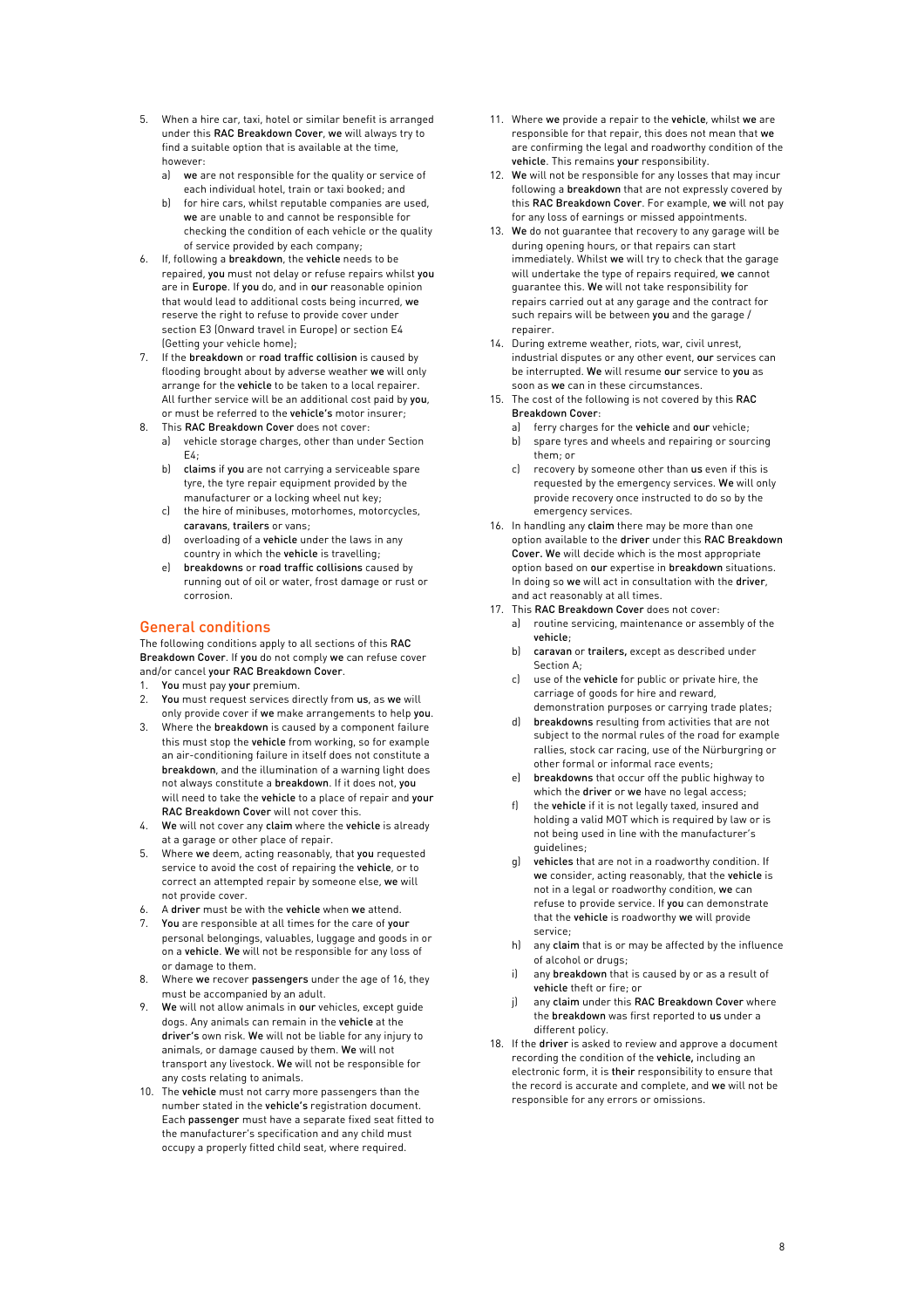# Additional benefits

The following are provided at no additional charge:

# Driver-induced faults

If the vehicle cannot be driven for any reason other than a breakdown, for example if the vehicle has broken or cracked glass, the vehicle keys are broken or lost or there has been a driver-induced fault, we will send help to the vehicle. If we cannot get the vehicle going again, we will recover the vehicle, the driver and passengers up to 10 miles. Any specialist equipment required by us to repair or arrange recovery of the vehicle will be chargeable. This service is discretionary and we will decide whether or not to provide this service.

# Caravan and trailers

If a caravan or trailer breaks down within the UK, we will send help to repair the caravan or trailer at the roadside. This could be a permanent or temporary repair. We will not provide any other cover under this RAC Breakdown Cover if a caravan or trailer breaks down. However if a vehicle breaks down and there is a caravan or trailer attached to it we will recover the caravan or trailer as well.

### Service in the Republic of Ireland

If the vehicle has broken down in the Republic of Ireland, we will provide a Roadside attendance service only, as described under Section A (Roadside). If your home address is in Northern Ireland and you have purchased Section C (Recovery), we will recover the vehicle to your home, or to another destination in Northern Ireland if the distance is less.

# Urgent message relay

If the vehicle has broken down and the driver needs to get in touch with friends and family urgently, we will get a message to them.

# Replacement driver

If the driver becomes ill during a journey in the UK and no one within the party can drive the vehicle, we may be able to provide a replacement driver. This service is discretionary, and we will decide whether or not to provide this service.

### Additional services

We can provide additional services that are not included in your RAC Breakdown Cover but we will charge you for these, for example to:

- 1. Purchase the parts you need to get on your way;
- 2. Pay for specialist equipment to complete the repairs;
- 3. Extend the hire time for a replacement car; or
- 4. Arrange a second or extended recovery.

If you need extra help, we will agree the costs up front and will need full payment before we can help. If you took out the RAC Breakdown Cover, you will be responsible for any additional charges so if we help someone under your RAC Breakdown Cover and they cannot pay, we will invoice you. This is why we request proof of identity at the breakdown.

# Cancellation of your RAC Breakdown Cover

### Your right to cancel

You can cancel your RAC Breakdown Cover within the cooling off period, being 14 days from the later of:

- 1. the start date; or
- 2. the date you receive your RAC Breakdown Cover documents.

If you do this, we will cancel the RAC Breakdown Cover with immediate effect from the day you request it and we will refund your premium in full unless a claim has been made within this cooling off period. If you downgrade your RAC Breakdown Cover after this cooling off period we will not refund premium to you;

After this cooling off period you can still cancel your RAC Breakdown Cover. Cancellations must be made by contacting iGO4. Your RAC Breakdown Cover will automatically cancel if your associated motor insurance policy is cancelled.

### Our right to cancel

- 1. If any premium for the RAC Breakdown Cover is not paid by a relevant date as stated on the email you received from iGO4, iGO4 will notify you. All payments must be paid within 28 days of the relevant date, if not your RAC Breakdown Cover may be cancelled; and
- 2. We may cancel the RAC Breakdown Cover in the event of misuse of this RAC Breakdown Cover and there will be no refund any premium;

# Misuse of RAC Breakdown Cover

Each driver must not:

- Behave inappropriately towards us, including acting in a threatening or abusive manner, whether verbally or physically;
- 2. Persuade or attempt to persuade us into a dishonest or illegal act;
- 3. Omit to tell us important facts about a breakdown in order to obtain a service;
- 4. Provide false information in order to obtain a service;
- 5. Knowingly allow someone that is not covered by your RAC Breakdown Cover to try and obtain a service under this RAC Breakdown Cover;
- 6. Pay for additional services or goods in the knowledge that the payment has or will fail, with no intention of providing alternative payment.

If these conditions are not complied with, we may:

- 1. Restrict the cover available to you at the next renewal;
- 2. Restrict the payment methods available to you;
- 3. Refuse to provide any services to you under this RAC Breakdown Cover with immediate effect;
- 4. Immediately cancel this RAC Breakdown Cover; and<br>5. Refuse to sell any RAC Breakdown Cover or services Refuse to sell any RAC Breakdown Cover or services to you in the future.

We may also take any of the additional steps as set out above if any claim is found to be fraudulent in any way, and the RAC Breakdown Cover will be cancelled with effect from the date of the fraudulent act, and the fraudulent claim forfeited. We will not refund any premium. We will notify you in writing if we decide to take any of the above steps.

### Renewal of RAC Breakdown Cover

A new RAC Breakdown Cover may be issued when you renew your existing associated motor insurance policy.

### Changes to your details

You must let iGO4 know immediately if you need to change anything on your RAC Breakdown Cover.

iGO4 can be contacted by phone, post, or email. Please see Contact Information.

If you change the vehicle you must contact iGO4 to update your details. If you do not, you may not be covered.

We will not change your RAC Breakdown Cover into someone else's name. If you cancel your RAC Breakdown Cover for any reason, the whole RAC Breakdown Cover will be cancelled and others on your RAC Breakdown Cover will no longer be covered by us.